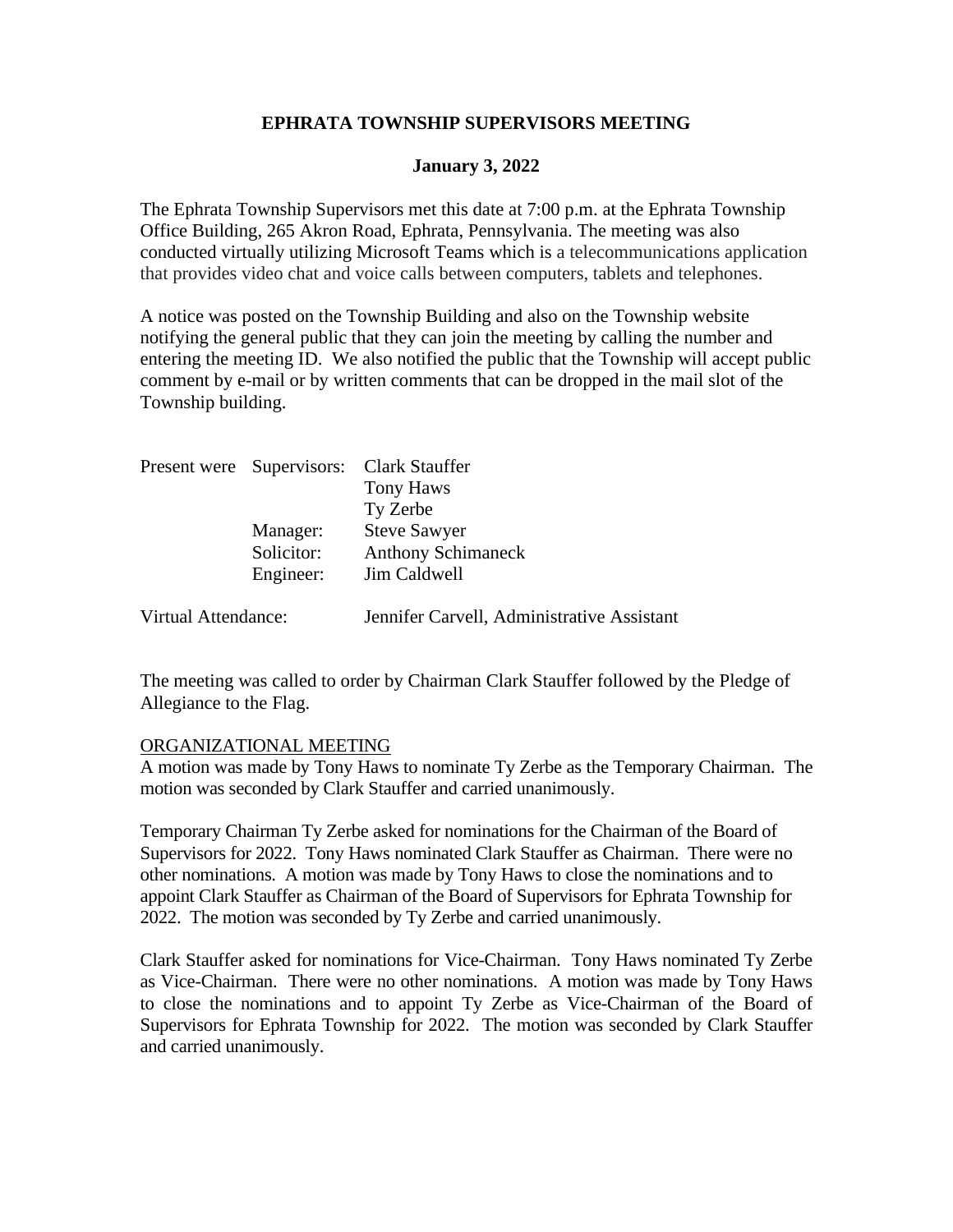Clark Stauffer asked for nominations for Secretary. Ty Zerbe nominated Tony Haws as Secretary. There were no other nominations. A motion was made by Ty Zerbe to close the nominations and to appoint Tony Haws as Secretary of the Board of Supervisors for Ephrata Township for 2022. The motion was seconded by Clark Stauffer and carried unanimously.

Clark Stauffer asked for nomination for Treasurer. Tony Haws nominated Ty Zerbe as Treasurer. There were no other nominations. A motion was made by Tony Haws to close the nominations and to appoint Ty Zerbe as Treasurer of the Board of Supervisors for Ephrata Township for 2022. The motion was seconded by Clark Stauffer and carried unanimously.

Clark Stauffer asked for nominations for Assistant Secretary. Tony Haws nominated Steve Sawyer as Assistant Secretary. There were no other nominations. A motion was made by Tony Haws to close nominations and to appoint Steve Sawyer as Assistant Secretary of the Board of Supervisors for Ephrata Township for 2022. The motion was seconded by Ty Zerbe and carried unanimously.

Clark Stauffer requested nominations for the 2021 Police Liaison to represent Ephrata Township and attend the Ephrata Borough Public Safety Committee meetings. Ty Zerbe nominated Tony Haws. There were no other nominations. A motion was made by Ty Zerbe to close the nominations and to appoint Tony Haws as the Police Liaison for 2022. The motion was seconded by Clark Stauffer and carried unanimously.

Clark Stauffer requested recommendations for the Township Elected Auditors concerning the 2022 pay rate for the Secretary, Treasurer, and Supervisors doing work with the Maintenance Department. Ty Zerbe made a motion to recommend to the Auditors that the pay rate for the Supervisors be the same rate as the Assistant Road Superintendent. The motion was seconded by Tony Haws and carried unanimously.

Clark Stauffer requested recommendations for the Township Elected Auditors concerning the 2022 pay rate for Supervisors performing mowing or snow removal duties. Tony Haws made a motion to recommend to the Auditors that the pay rate for the Supervisors mowing or performing snow removal be \$18.30 per hour for 2022. The motion was seconded by Ty Zerbe and carried unanimously.

Clark Stauffer requested a motion to set the amount for the Treasurer's Bond for 2022. Ty Zerbe made a motion to establish the amount of the 2022 Treasurer's Bond at \$2,000,000.00. The motion was seconded by Tony Haws and carried unanimously.

Tony Haws made a motion to appoint Earl Martin as the 2022 Vacancy Board Chairman. The motion was seconded by Ty Zerbe and carried unanimously.

A motion was made by Ty Zerbe to appoint Morgan, Hallgren, Crosswell & Kane, P.C. as Ephrata Township Solicitor for 2022 and Rettew Associates as the Ephrata Township Engineer firm for 2022. The motion was seconded by Tony Haws and carried unanimously.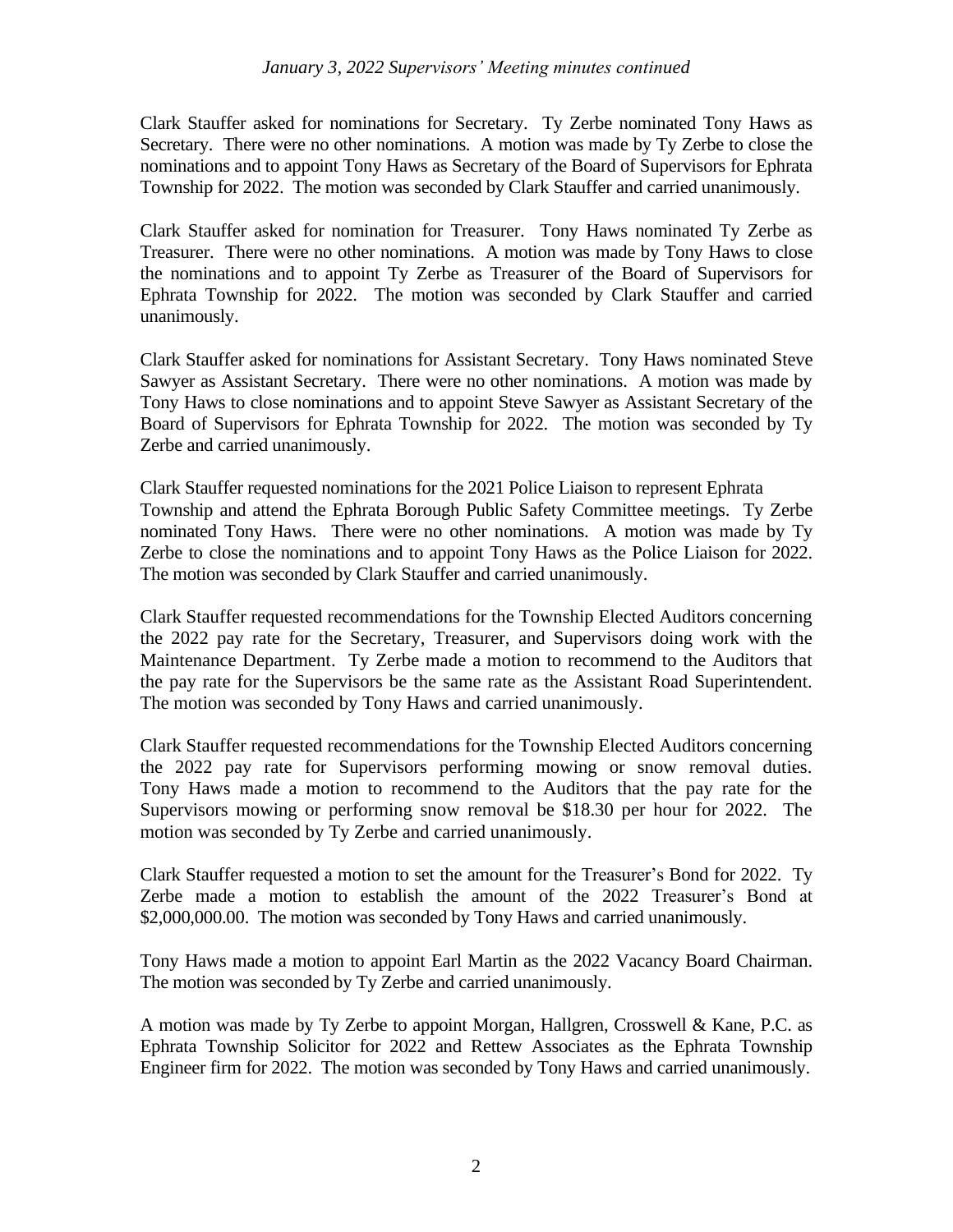A motion was made by Tony Haws to appoint William Howard as the Ephrata Township Emergency Management Coordinator for 2022. The motion was seconded by Ty Zerbe and carried unanimously.

A motion was made by Ty Zerbe to appoint Dale High as the 2022 Ephrata Township Sewage Enforcement Officer. The motion was made by Tony Haws and carried unanimously.

A motion was made by Tony Haws to appoint Rettew Associates as the alternate Sewage Enforcement Officer as required by DEP in the event that Dale High is not available in 2022. The motion was seconded by Ty Zerbe and carried unanimously.

A motion was made by Tony Haws to appoint Associated Building Inspectors, LLC as the Ephrata Township Building Inspectors for 2022. Edward Poorman of ABI, LLC will be the 2022 Ephrata Township Building Code Official. The motion was seconded by Ty Zerbe and carried unanimously.

Ty Zerbe made a motion to reappoint the following individuals: Planning Commission - Marv Sauder – 4-year term Zoning Hearing Board – Thomas Bollinger – 5-year term Sewer Authority – James Martin – 5-year term Ephrata Area Joint Water Authority. – Clark Stauffer – 5-year term Building Code Appeal Board – James Stauffer Eric Brubaker Don Good

The motion was seconded by Tony Haws and carried unanimously.

A motion was made by Tony Haws to set the 2022 compensation for residential Water and Sewer Lateral inspections along with Minor Storm Water Management inspections at a rate of \$50.00. The motion was seconded by Ty Zerbe and carried unanimously.

A motion was made by Ty Zerbe to set the 2022 compensation for the Zoning Hearing Board members, Planning Commission members, and Building Code Appeals Board members at \$40 per meeting. The motion was seconded by Tony Haws and carried unanimously.

A motion was made by Tony Haws to select Ephrata National Bank as the Township Depository for the 2022 General Fund, Capital Reserve Fund, Liquid Fuels Fund & Non-Uniformed Pension Fund subject to Ephrata National Bank pledging their assets for funds exceeding the amount federally insured. The motion was seconded by Ty Zerbe and carried unanimously.

A motion was made by Ty Zerbe to appoint Tony Haws as the 2022 Voting Delegate to the State Association Convention. The motion was seconded by Clark Stauffer and carried unanimously.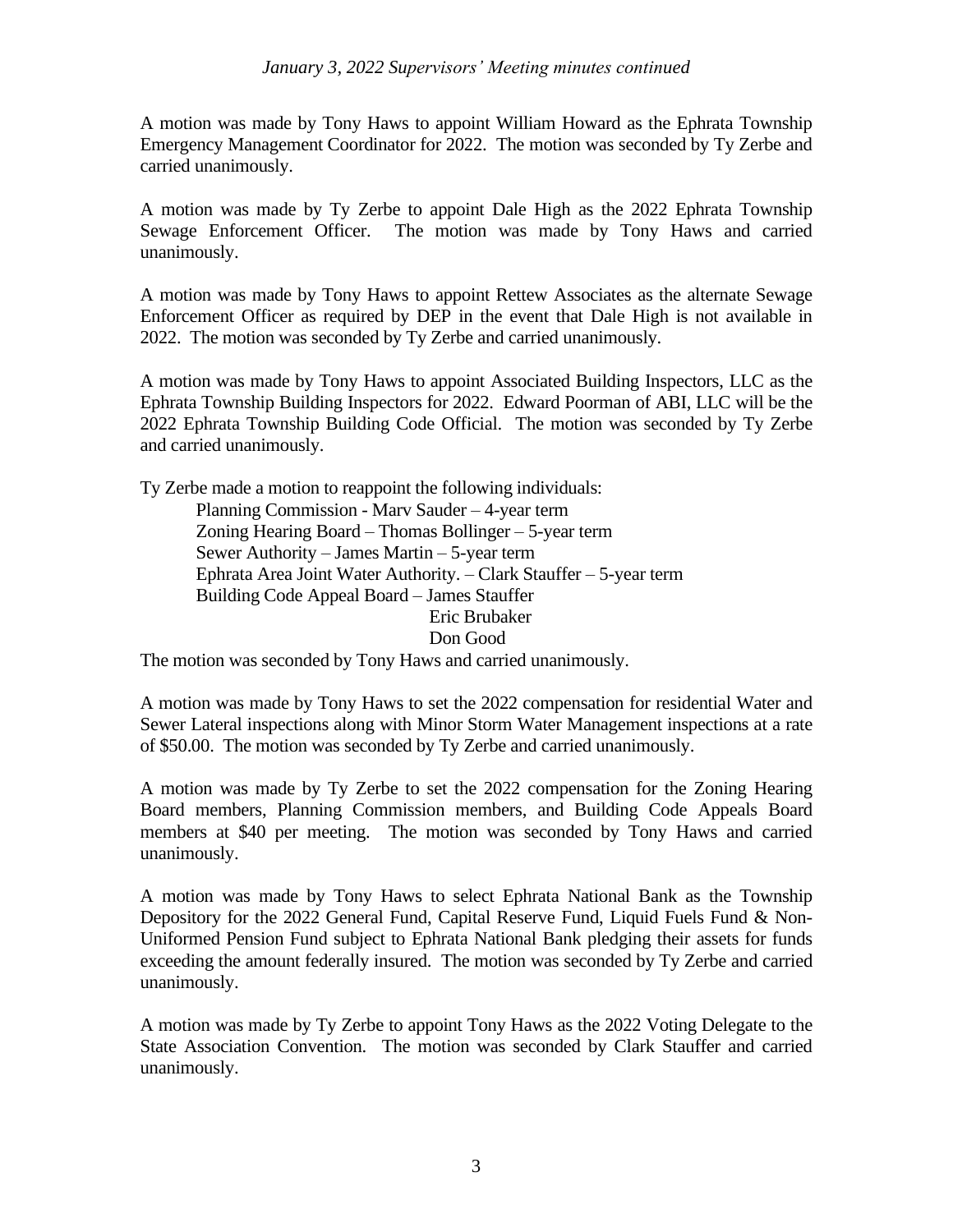A motion was made by Tony Haws to set the compensation for the maintenance on-call pager responsibilities for 2022 at \$400.00 per year per road department employee. The motion was seconded by Ty Zerbe and carried unanimously.

A motion was made by Ty Zerbe to appoint Conrad Siegel, Inc. as the Ephrata Township Actuary for 2022 for the employee's Non-Uniformed Pension Plan. The motion was seconded by Tony Haws and carried unanimously.

A motion was made by Tony Haws to appoint Trout CPA as Ephrata Township's Professional Auditors for 2022. The motion was seconded by Ty Zerbe and carried unanimously.

A motion was made by Ty Zerbe to appoint Jennifer Carvell as the 2022 Chief Administrative Officer for the Ephrata Township Non-Uniformed Pension Plan. The motion was seconded by Tony Haws and carried unanimously.

A motion was made by Tony Haws to approve the 2022 Non-Uniform Benefit Package and the Employee Policy Manuel, originally adopted on June 20, 2006 and last amended on July 2, 2019. The motion was seconded by Ty Zerbe and carried unanimously.

A motion was made by Ty Zerbe to set the Ephrata Township Mileage Reimbursement Rate for 2022 to be the same as the IRS Rate which is currently 58.5 cents per mile. The motion was seconded by Tony Haws and carried unanimously.

A motion was made by Tony Haws to keep the current meeting dates and times for 2022, i.e., the first Tuesday of every month at 7:00 p.m. and the third Tuesday of every month at 7:00 a.m. The motion was seconded by Ty Zerbe and carried unanimously.

# PUBLIC COMMENTS NON-AGENDA ITEMS

A motion to close the public comment period was made by Ty Zerbe. The motion was seconded by Tony Haws and carried unanimously.

# APPROVAL OF MINUTES

A motion was made by Tony Haws to dispense with the reading of the December 21, 2021 Supervisors' Minutes and to approve them as presented. The motion was seconded by Ty Zerbe and carried unanimously.

# CLAUDIA SHANK – DISCUSSION ON POSSIBLE ZONING ORDINANCE AMENDMENT – ELECTRONIC VARIABLE MESSAGING SIGNS

Peter Wertz, Esquire of McNees Wallace Nurick, LLC was in attendance on behalf of his client Good's Store. Good's Store is planning to redevelop the former K-Mart property located at 1127 South State Street which has frontages on Rothsville Road to the West and South State Street (Route 272) to the East. The property is owned by Good's Store Inc. and is located in the Commercial Zoning District. Good's Store desires to redevelop the Property with a Good's Store and a Dutch-Way Farm Market grocery store. Good's Store is requesting that the Township consider an amendment to the Zoning Ordinance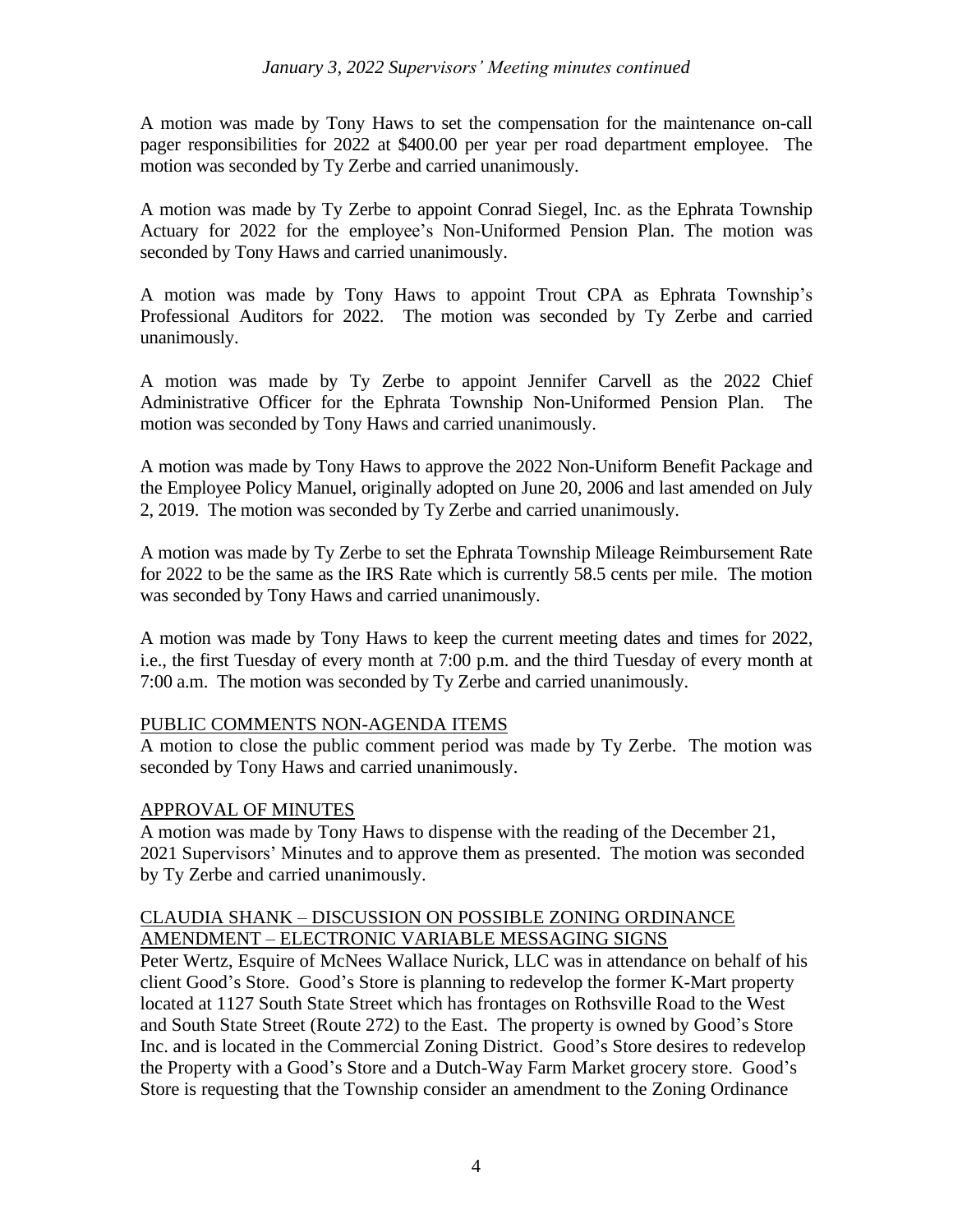regulation for electronic variable messaging signs. A letter dated December 28, 2021 was submitted to the Township supporting their request. The Board of Supervisors were provided with this letter for their review prior to the meeting. The current EVMS regulations (Section 507.A.12.i) permits only one EVMS per property. Good's Store is requesting that the Board consider amending this section to allow two (2) signs where one (1) property has two (2) street fronts that are classified as arterial, major collector, or minor collector streets; and/or the property contains a minimum of 10 gross acres; and/or the property is improved with a building containing at least 100,000 square feet of gross floor area. In addition, Good's Store is requesting that the Board consider amending the Zoning Ordinance to allow for greater maximum daytime luminance for EVMS. Current regulations (Section 507.A.12.b) state that an EVMS display shall have a maximum luminance of 3,500 nits during the daylight hours and a maximum luminance of 125 nits for dusk through dawn. Good's is requesting 5,000 nits during daylight hours while maintaining the 125 maximum nits from dusk to dawn. A list of other municipal requirements in the surrounding area were provided for review as well. Finally, Good's Store is requesting an amendment to the Zoning Ordinance that would decrease the minimum required time between message changes on an EVMS. Section 507.A.12(c) of the Zoning Ordinance states that the message displayed on the EVMS shall be static and non-animated and shall remain fixed for a minimum of fifteen (15) minutes and Good's Store is requesting that the Board consider changing the fixed message display time to 20 seconds. A list of municipal requirements for surrounding municipalities where also provided. Manager Sawyer, Attorney Schimaneck and Jim Caldwell expressed safety concerns with lowering the static message display time from 15 minutes to 20 seconds. Manager Sawyer stated that he feels the Board may want to consider lowering the static message display requirement from 15 minutes but he does not support lowering it to 20 seconds. After discussion, the Board of Supervisors stated that they would consider an amendment to allow two signs under certain conditions and would consider an amendment to increase the daytime luminance. The Board will inspect current EVMS in the area and review the information provided for the proposed change to the static message time. The proposed change to the static message time will be discussed further at the next meeting.

#### STAFF REPORTS

#### **Manager Steve Sawyer**

 **Sycamore Acres Trees.** Manager Sawyer stated that he sent letters to the two (2) single-family home owners regarding the possible removal of the evergreen trees on the Township's Sycamore Acres Park property. The trees are directly behind the two properties. No response has been received to date. Manager Sawyer recommended that the Board consider moving forward with getting a revised quote to trim the rest of the evergreen trees to the north of the parking lot. There are also a few dead or dying trees that could be removed. The Board could postpone a decision regarding the removal or trimming the trees behind the two single-family homes until input is received from the property owners.

A motion was made by Tony Haws to move forward with trimming the trees to the north of the parking lot, to remove any dead or dying trees and to remove the